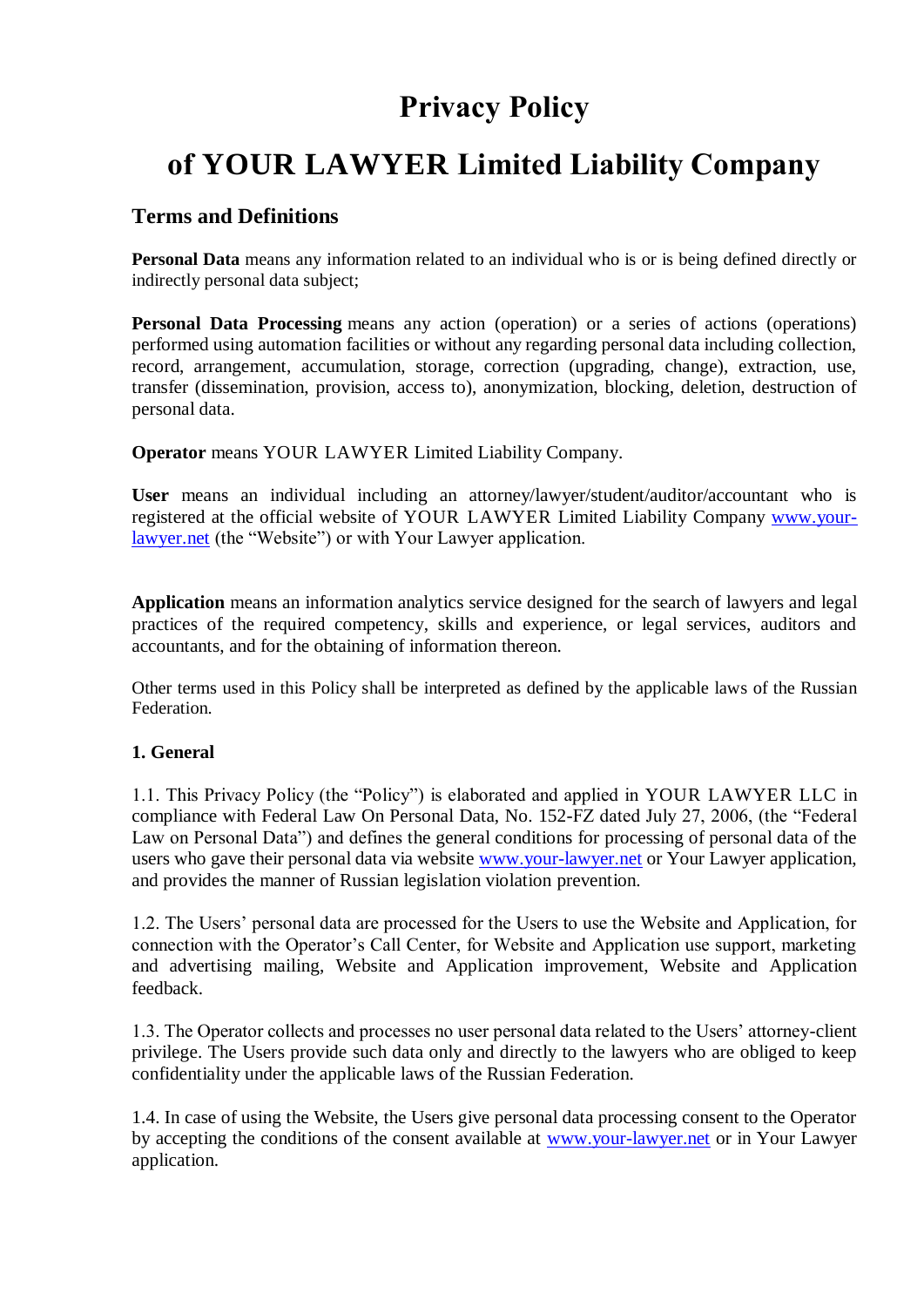1.5. The use of Your Lawyer Website and/or Application constitutes the User's unconditional consent with this Policy and personal data processing conditions hereof. In case of disagreement with these conditions, the User has no right to use Your Lawyer Website and/or Application for registration.

1.6. Registration at [www.your-lawyer.net](http://www.your-lawyer.net/) or in Your Lawyer application is deemed to be acknowledgement of the Privacy Policy and approval of personal data processing.

1.7. The personal data received upon registration on the website is stored and processed by YOUR LAWYER LLC in compliance with the requirements of the Federal Law On Personal Data and regulations of the Federal Service for Technical and Export Control of the Russian Federation and the Federal Security Service of the Russian Federation.

1.8. When placing texts of the judicial acts adopted by courts of the Russian Federation in the user account, the lawyer/attorney/student/auditor/accountant deletes personal data of the trial participants from such judicial acts. Initials and other designations which prevent from identifying the participants are used in replacement of the deleted personal data. The lawyer/attorney/student/auditor/accountant is liable for violation of the laws regarding personal data and disclosure of attorney-client privilege and or confidential information including trade secrets as provided by the laws of the Russian Federation.

## **2. The User's personal data being processed by the Operator.**

2.1. This Policy only covers the information provided by the User when registered on the Website or in the Application or when using the Website and/or Application.

2.2. The Operator verifies no information containing the personal data and provided by the User with the exception of the attorneyship when a lawyer registers on the website or in the application. However YOUR LAWYER LLC proceeds on the basis that the User provides true and complete information containing his/her personal data and upgrades it.

2.3. The Operator processes the following personal data of the User - Lawyer/Attorney/Student/Auditor/Accountant - who confirms that he/she is a personal owner of such data:

last name and/or first name and/or patronymic;

lawyer's register number;

details of the lawyer's ID;

position, name of the company;

gender;

city/town, country;

telephone number;

email;

ordered services;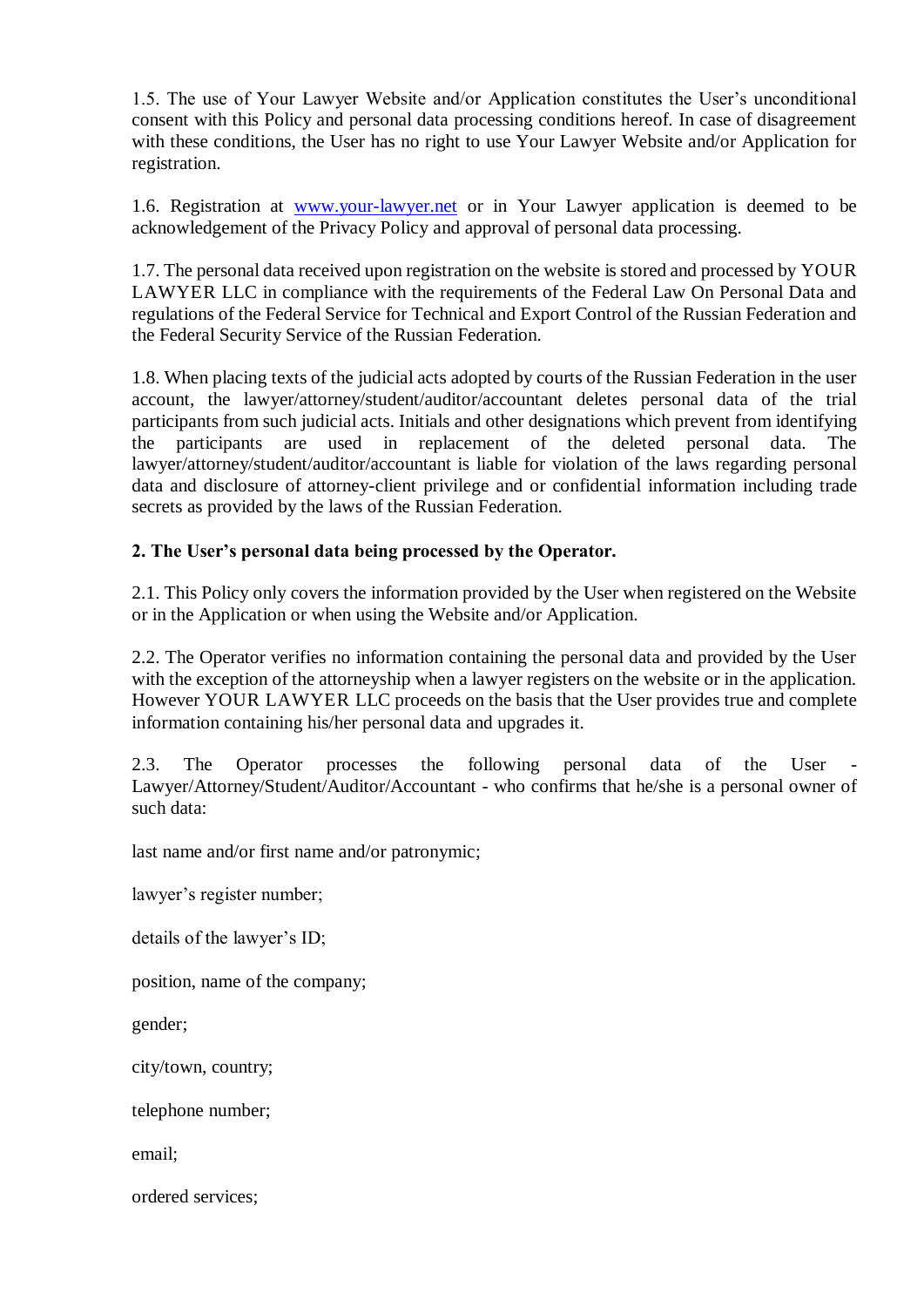login;

details of payment cards;

photo;

other personal data specified in the forms or files attached to the forms.

## **3. User Personal Data collection, storage and use**

3.1. The Operator collects and stores user personal data using electronic databases.

3.2. The User is informed and agrees that the Operator ensures collection, record, arrangement, accumulation, storage, correction (upgrade and change), extraction, use, transfer (provision of access to), anonymization, blocking, deletion, destruction of personal data when collecting it.

## **4. Personal Data transfer**

4.1. The Operator only transfers user personal data for the purpose as provided by the consent to personal data processing including without any limitation to legal practices or lawyers or third party or Call Center specialists.

4.2. The Operator only transfers limited user personal data (Full Name, Application Username) for the purpose to provide messaging services by Application to third party under an agreement with the Operator.

4.3. The Operator undertakes to warn any person to which user personal data is transferred that such data may only be used for the purposes the data is provided. Any person which receives the User's personal data is obliged to keep it strictly confidential. This provision covers no cases of exchanging user personal data as provided by the laws of the Russian Federation.

#### **5. Cross-border transfer of Personal Data**

5.1. The Operator undertakes to transfer no user personal data to the countries which fail to provide an appropriate protection of personal data unless the User gave a written consent to such transfer.

5.2. Cross-border transfer of user personal data to the countries which provides an appropriate protection of personal data is only performed in compliance with Clause 3.2 hereof.

#### **6. Users' rights regarding their personal data**

6.1. To protect the personal data stored by the Operator, the following rights are granted to the Users:

to receive complete information on their personal data and its processing as requested;

to have free access to their personal data except as otherwise required by applicable laws of the Russian Federation;

to demand deletion or correction of the wrong or outdated personal data and the data which is being processed with violation of the laws of the Russian Federation.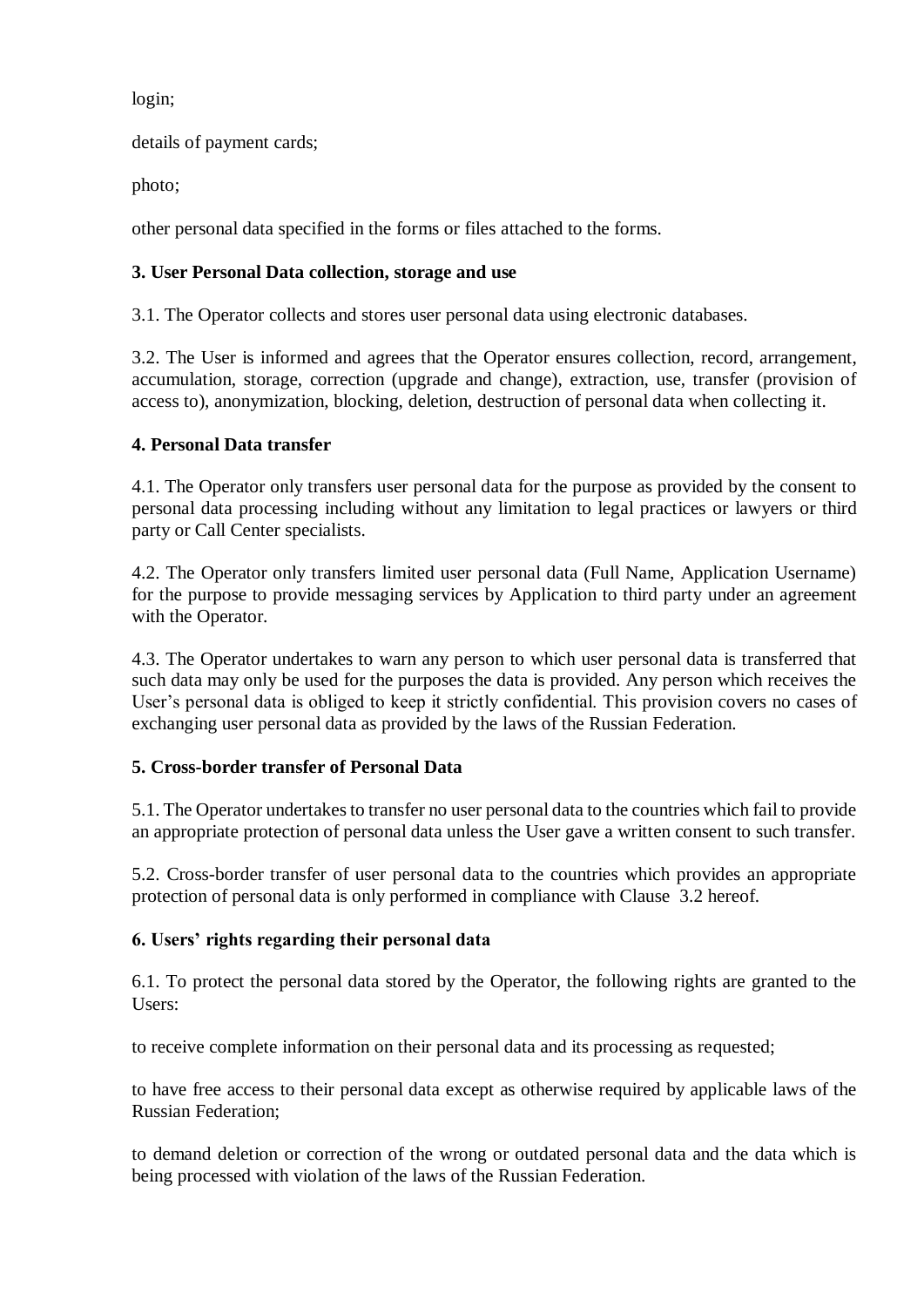6.2. If the Operator refuses to delete or correct the User's personal data, the User is entitled to send his/her reasonable written disagreement with such refusal to the Operator.

## **7. Personal Data protection**

7.1. To protect personal data from illegal or accidental access, destruction, change, blocking, copying, provision, dissemination and other illegal actions related to the personal data, the Operator takes appropriate legal, organizational and technical measures.

#### **7.2. Legal measures are as follows:**

to accept this Policy and publish it on the Website and in the Application;

to get consent to personal data processing;

to respond to the Users' requests regarding personal data processing;

to hold liable those who is guilty in violation of the personal data processing rules provided by the laws of the Russian Federation and this Policy.

#### **7.3. Organizational measures are as follows:**

to define a procedure of personal data storage in information systems, and a personal data access procedure;

to monitor and analyze regularly the requirements of the legislation and up-to date techniques of personal data processing to make proper and duly changes of the legal, organizational and technical measures taken by the Operator to improve methods and ways of personal data processing, storage and protection.

#### **7.4. Technical measures are as follows:**

the actual access to electronic documents and tangible media bearing personal data is only restricted to a number of the Operator's employees who are responsible for personal data processing;

tangible media bearing personal data are stored in the way excluding third parties' access in compliance with the legislation;

identification and authentication of access subjects and access objects;

access control of access subjects to access objects;

registration of security events;

control (analysis) of personal data security;

virtualization environment protection;

information system security, security of its tools, communications system and data transfer;

control of information system configuration and personal data security system configuration.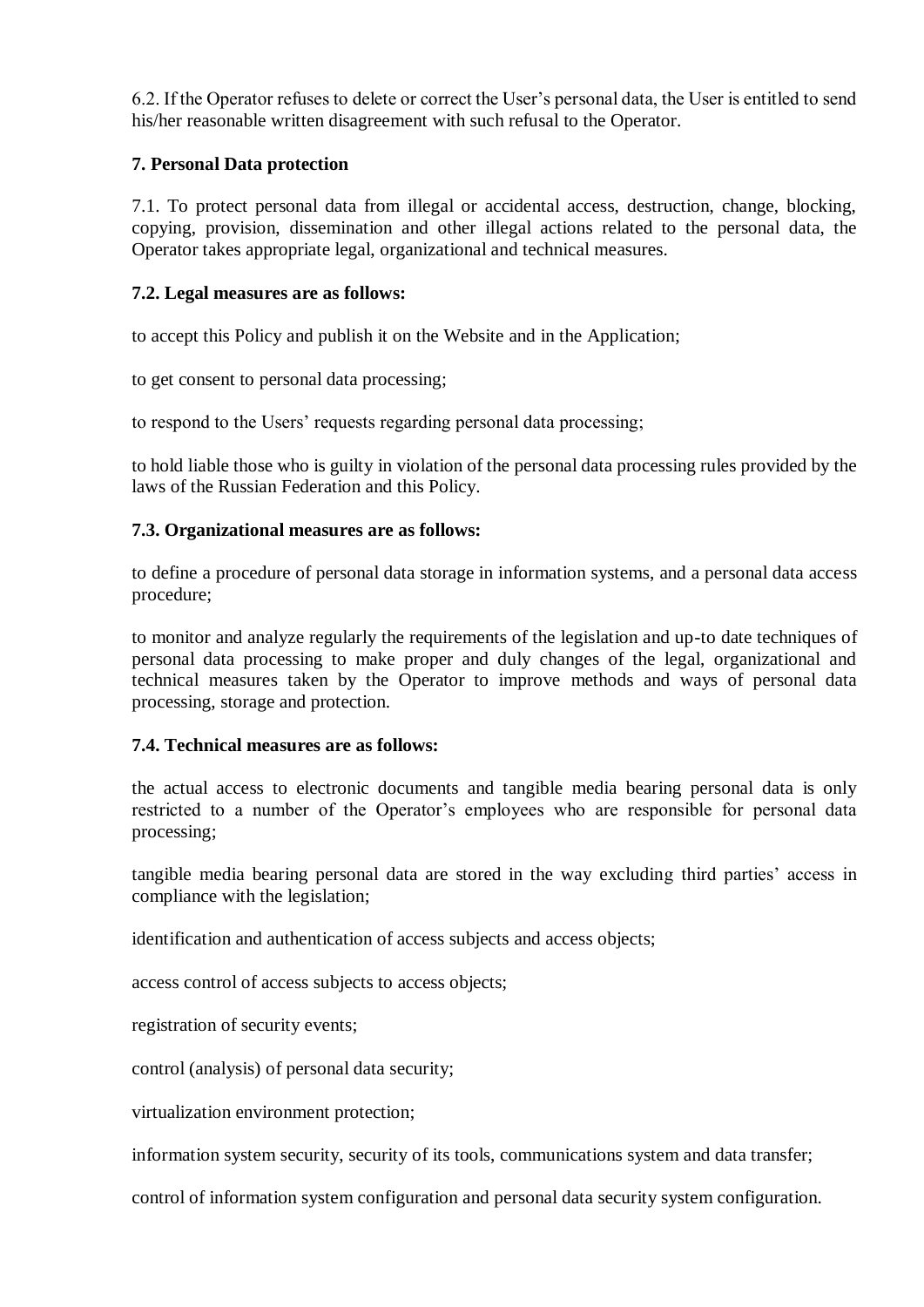#### **8. Personal Data processing control**

8.1. The internal control of observance of the Russian laws and this Policy by the Operator's employees is to check fulfillment of the provided requirements and assess feasibility, appropriateness and efficiency of the measures taken. A functional unit or an employee who is responsible for personal data security may carry out such control.

8.2. The audit of personal data processing compliance with the laws of the Russian Federation and this Policy may be performed by a third party which has an appropriate qualification on a contractual basis.

8.3. Following the internal control and (or) audit, the Operator assesses the harmful consequences which may be caused to the user personal data, and compliance of the measures taken with the found threats. If required, the Operator takes additional measures to protect personal data and changes this Policy respectively.

#### **9. Responsibility for violation of regulations of user personal data processing and protection**

9.1. Those responsible for violation of personal data obtaining, processing and protection regulations are subject to disciplinary, administrative, civil and criminal penalties under the applicable laws.

9.2. Any non-pecuniary damage caused to the User due to violation of his/her rights, violation of personal data processing rules, and failure to observe personal data protection requirements provided by Federal Law on Personal Data No. 152-FZ dated July 27, 2006, is subject to reimbursement under the laws of the Russian Federation. The non-pecuniary damage is reimbursed regardless compensation for property damage and losses suffered by the User.

9.3. Following the internal control and (or) audit, the Operator assesses the harmful consequences which may be caused to the user personal data, and compliance of the measures taken with the found threats. If required, the Operator takes additional measures to protect personal data and changes this Policy respectively without any obligation to notify each User.

9.4. The Operator is entitled to change this Policy by publishing a revised text of the Policy on the Website and in the Application.

9.5. The User and Lawyer/Attorney/Student/Auditor/Accountant are obliged to read the revised Policy on their own.

Any questions and written applications of the Users may be sent at [info@your-lawyer.net](mailto:info@your-lawyer.net)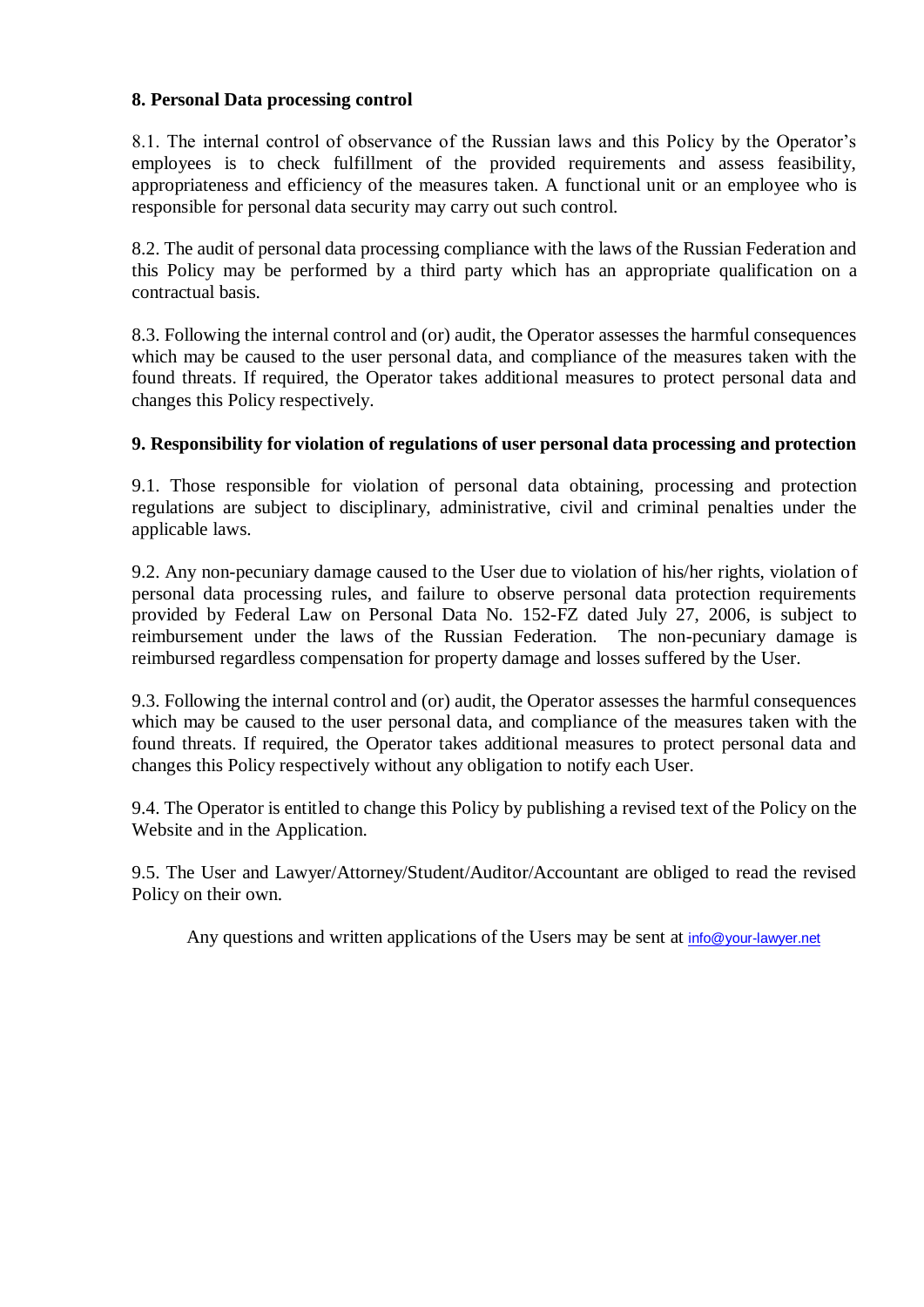# **User Agreement of YOUR LAWYER Limited Liability Company**

This User Agreement (the "Agreement") is executed between YOUR LAWYER Limited Liability Company (the "Company"), registered address: 5 Vorontsovskiye Prudy Street, Moscow 117630, Russian Federation, and any individual who intends to use YOUR LAWYER application and/or uses website [www.your-lawyer.net](http://www.your-lawyer.net/) (the "Website"), hereinafter referred to as the "User".

## **1. General**

1.1. This Agreement is the Company's public offer directed to public at large and containing the Company's offer to execute an agreement with each User which governs the following issues of mutual relations between the Company and the User while using the Application and/or Website under the conditions hereof:

procedure of electronic interaction between the Company and the User;

how to use the Application and/or Website (license agreement);

consent to personal data processing and rules of personal data processing.

1.2. This offer is deemed accepted under Clause 3 of Article 438 and Clause 3 of Article 1286 of the Civil Code of the Russian Federation when the User performs any actions to use the Application and/or Website including the first opening of any page of the Website in a browser in the User's any device.

1.3. The User gives his/her consent to personal data processing as defined by Section 5 hereof by ticking off the respective box when using the Application and/or Website, or by contacting the Call Center and keeping a conversation with an operator upon connection and listening of the welcome message.

1.4. The User may only use the Application and/or Website including review, search and use of services in case of complete and unconditional acceptance of the conditions of this offer as provided hereby.

1.5. If disagreed with the conditions of this Agreement, the User must immediately stop using YOUR LAWYER Application and/or Website.

#### **2. Scope of the Agreement**

2.1. Under this Agreement, the Company provides a non-exclusive license for Application and/or Website use to the User. The Application is a composite object as part of PC software and other software, databases, graphics and other products combined to provide smooth running of the Application and use its capabilities.

2.2. The Users use the Application and/or Website for the private purposes to search for legal practices, lawyers, attorneys, auditors and accountants in the required region.

2.3. If the Application and/or Website features are required to use to place advertising information on the services provided by the User the latter must enter into a separate agreement with the Company by accession to the conditions of the license agreement published at [www.your-](http://www.your-lawyer.net/)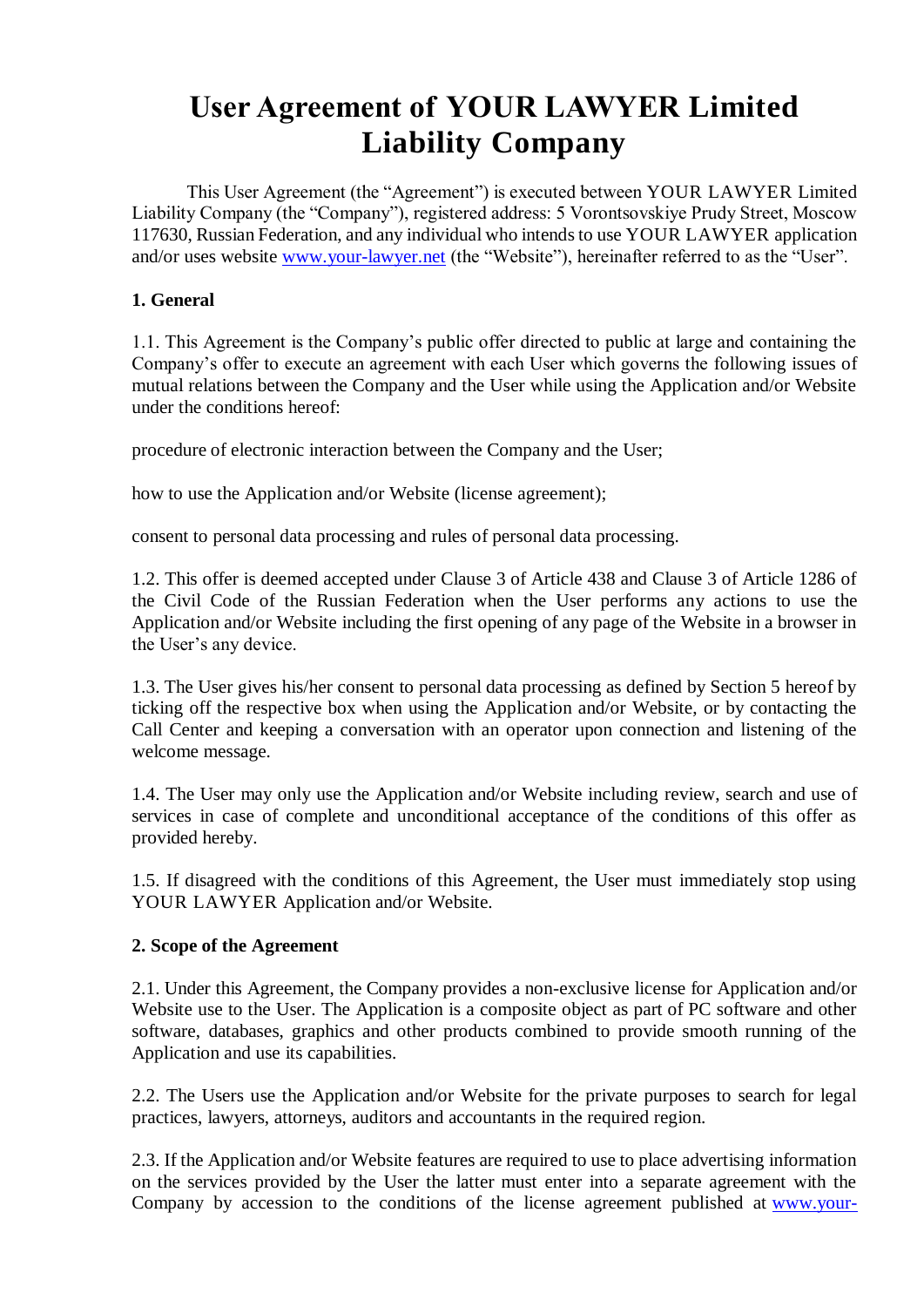[lawyer.net](http://www.your-lawyer.net/) . Such separate agreement is executed in an electronic form by mutual online interaction between the Company and the User.

2.4. The Company's services related to provision of facilities enabling the User to establish contacts and make transactions with regard to rendering legal services are provided for free.

2.5. The Company is not a legal practice and provides no services of legal nature.

## **3. Information posted in the Application and/or on the Website**

3.1. The Application is an information analytics service designed for the search of legal practices, lawyers, attorneys, auditors and accountants of the required competency, skills and experience, or legal and accountancy services, and for the obtaining of information on the Users' contacts within the Application or by other mentioned method.

3.2. The Company receives the information on legal practices, lawyers, attorneys, auditors and accountants which is published in the Application directly from themselves. The Company takes actions to verify such information and exclude the wrong data and the data without the Users' consent to placement.

3.3. The Company takes all reasonable actions to check the available effective status of lawyer when registered. In addition, the Company carries out no periodic checks of the provided information with respect to its relevance. In this context, the User is obliged to check on his/her own if a certain lawyer, attorney, auditor or accountant has the required degree, qualification, attestation and effective status of lawyer when consulted.

3.4. The Company is entitled to carry out periodic checks of status of lawyers registered in the Application and/or on the Website. Information on the Users who have other status than active one is taken offline until removal/correction in the Application and/or on the Website.

3.5. The Company guarantees that all comments published on the pages of the Application and/or the Website are received from the Users who used services of the respective lawyers, attorneys, auditors, accountants or legal practices. The Company take all reasonable actions to prevent publishing or delete the comments with deliberate misrepresentations or illegal information.

3.6. The Company provides no undertaking that the information containing in the Users' comments is true. The administration deletes comments upon the Users' requests if only evidence of their clear untruth or statutory conflict is provided. The Company deletes comments upon requests of relevant government authorities if such requests are submitted as provided by the laws. The Company is entitled to delete any comments and any information from the Application and/or Website at any time on its own motion.

3.6. The Company makes the rating of lawyers, attorneys, auditors, accountants and legal practices on the basis of the criteria established by the Company. The Company is not obliged to inform the Users of principles and criteria used to make ratings of lawyers, attorneys, auditors, accountants and legal practices in full or in part though is entitled to do this.

3.7. The information of the legal services, competency of lawyers, auditors and accountants in accounting and taxation is a reference material. The Company provides no undertaking that such information is true. The Company strongly recommends to consult directly the lawyers of the required competency to obtain a qualified legal assistance including those represented in the Application and/or on the Website.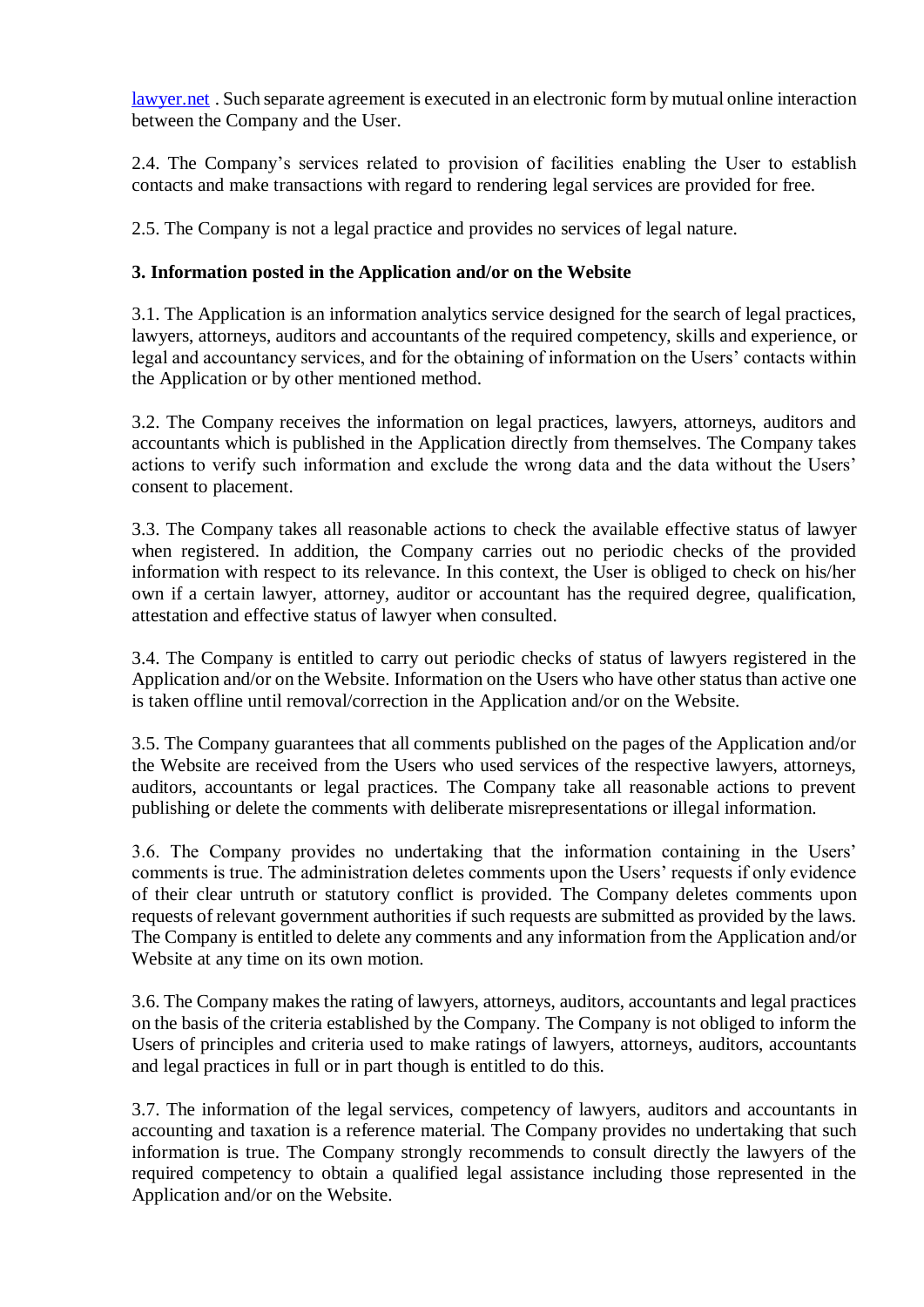#### **4. License**

4.1. The Company owns the exclusive rights for the Application and/or Website including exclusive rights for any results of intellectual activity which are part of the Application and/or Website including the source code, and the databases (information on lawyers, attorneys, auditors, accountants and legal practices), design products, texts and means of identification (trade name, trademarks, service marks and business names) placed in the Application and on the Website.

4.2. The use of the Application and/or Website provides no transfer of rights for the Application, Website or its components. The User obtains a limited right for the use of the Application and Website under this Agreement. This right may be discharged at any time under this Agreement and other agreements between the parties.

4.3. The User undertakes not to use the results of intellectual activity (including without any limitation to images, texts, the source code) placed in the Application and on the Website without prior written consent of the Company.

4.4. All services of the Application and Website are provided for free within 7 days after registration (for a selected rate in what follows) and as are. The Company does not guarantee access to the Application and/or Website at any time. The administration is entitled to deny the use of the Application and/or Website to any User in case of violation of the rules.

4.5. The User has no right to demand any changes of the services or data of the Application and/or Website. The Company takes no responsibility for merchantability of the Application and/or Website, guarantees neither compliance of the Application and/or Website with the Users' special requirements nor capability to customize sections of the Application and/or Website as the user may require, and does not guarantee that the software of the Application and/or Website is completely free of defects and errors and that it must function continuously and at all times.

4.6. The User uses the Application and/or Website at his/her risk solely. The Company does not guarantee a proper functioning of the Application and/or Website and is not liable for any damage caused to the User as a result of the use of the Application and/or Website. The Company is not liable for any risk of adverse effects which will or may occur due to the non-consistency of the Users' equipment, other software or communication channels to the requirements of personal data protection from unauthorized (unlawful) access by third parties.

4.7. The Company makes all reasonable efforts to prevent failures and faults of the Application and/or Website, however it does not guarantee the continuity of the Application and/or Website and is not liable for such continuous operation, and is not obliged to notify the Users of any faults.

4.8. The User has no right to use the Application and/or Website to distribute any advertisements and perform any other actions which are not directly related to the use of the Application and/or Website. The User has no right to use the source code of the Application and/or Website, any content of the Application and/or Website (including without any limitation to databases, texts, design components, graphics) without prior written consent of the Company (to reproduce, copy, process and distribute in any form, in particular).

#### **5. Confidential information**

5.1. The User gives his/her consent to process his/her personal data provided when using the Application and/or Website including collection, record, arrangement, accumulation, storage,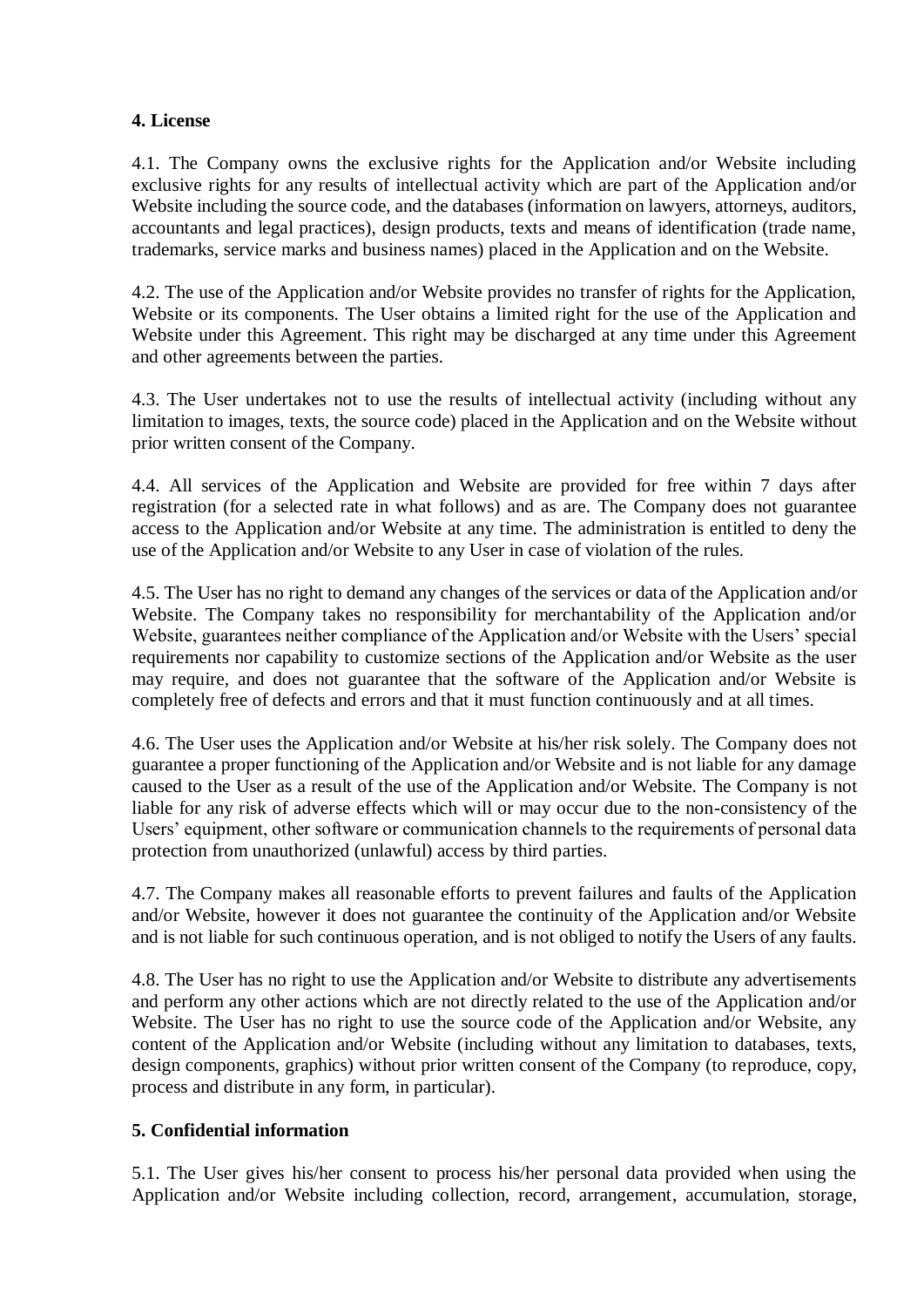correction (upgrading and change), extraction, use and provision of the personal data (to a lawyer, attorney, auditor, accountant and legal practice in particular depending on the situation), transfer (by dissemination in particular), access, anonymization, blocking, deletion and destruction. The User gives his/her consent to collection, storage and transfer of his/her personal data to third parties which render messaging services, services of user request and call processing under an agreement with the Company (Call Center specialists).

5.2. When using several services of the Application and/or Website, the User informs the Company of the fact of consultation (including intention to consult) with a lawyer, attorney, auditor, accountant of a certain competency. To improve quality of the services, the Company is entitled to record telephone conversations of the User and the Company's Call Center employees. In no case the Company wiretaps and/or records telephone conversations between the User and a lawyer, attorney, auditor, accountant or legal practice.

5.3. The User gives his/her consent to collection, storage and processing of such information, and to its provision to the lawyer, attorney, auditor, accountant or legal practice to which the User applies for services.

5.4. The Company performs no processing of personal data related to the User's legal problem, accounting and taxation problems (special personal data). The Users provide such data directly and solely to a lawyer, attorney, auditor, accountant or legal practice which are obliged to keep it confidential within a client-attorney privilege and trade secret.

5.5. The Company is obliged to take actions to keep confidentiality of the information received from the Users and not to disclose it to third parties unless otherwise provided by this Agreement or by the legislation.

5.6. The Company may use an industry-wide cookies technology. Cookies are a small piece of data sent by a web-server and stored with a computer used by the User of the Application and/or Website. Cookies enable the Company to save the User's personal settings and preferences and collect impersonal information of the User.

5.7. The Company collects information on actual consultations and services provided by any lawyer, attorney, auditor or accountant, only to improve the services and get a fix in terms of location, and makes no analysis to determine facts of actual application of a certain user for legal assistance to a specialist or for rendering some services, and discloses no such information.

5.8. The Company may use the received personal data as follows:

to ensure quality of the Application and/or Website operation;

to make changes in the Application and/or Website to improve its operation;

to send messages related to the use of the Application and/or Website, including campaigns and specials, to the User;

to provide for the User with support when using the Application and/or Website if the User has any difficulties including selection of a certain lawyer, attorney, auditor, accountant or legal practice;

to send promotional materials to the User s and inform them on special offers;